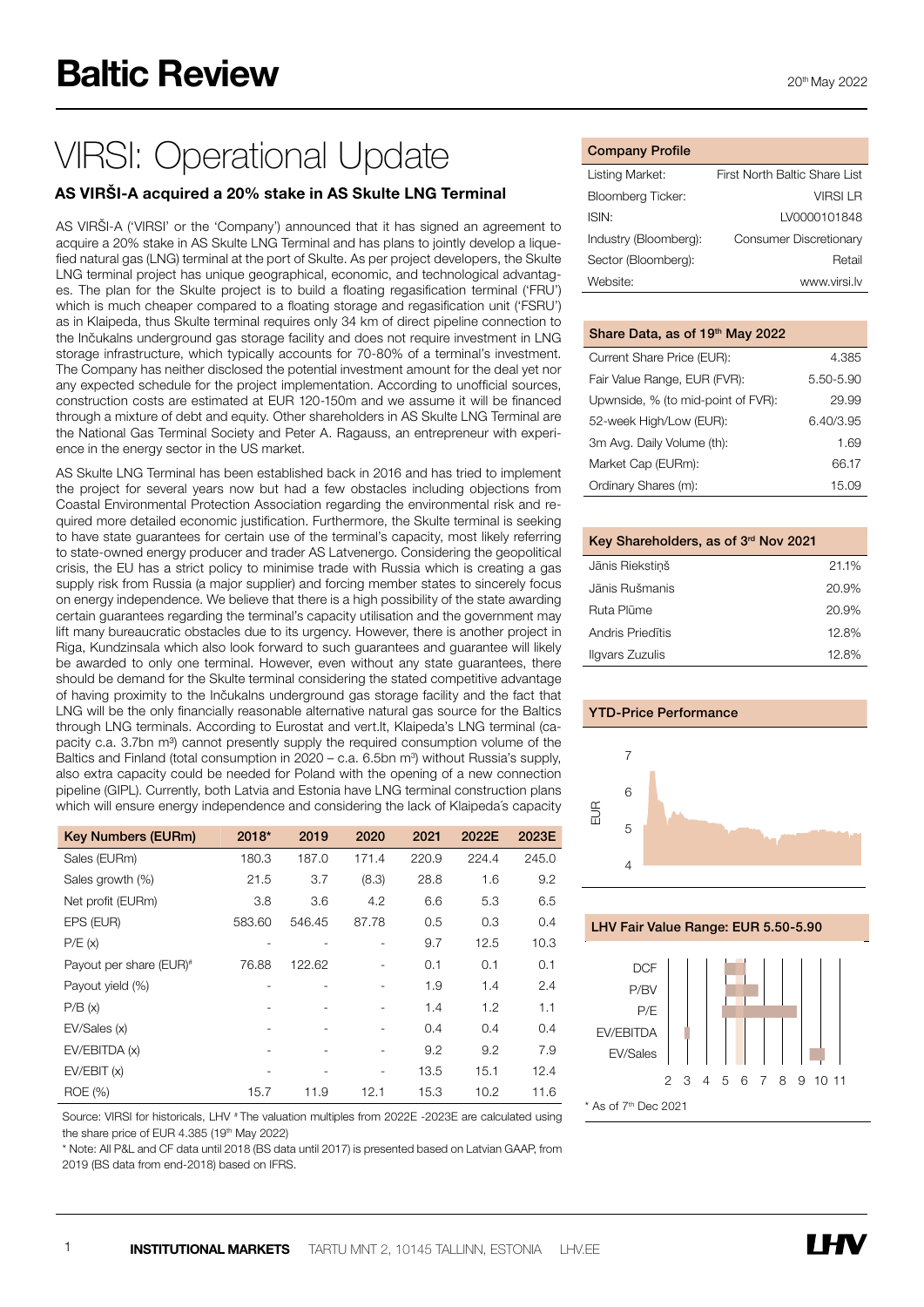2

other terminals are needed. VIRSI has to be considered not only as a fuel retailer because it is becoming a vertically integrated energy company. We see investment in the Skulte terminal as a long-term strategic investment which will bring synergy to its natural gas trad-

ing through SIA VIRŠI Renergy and also support CNG supply in the fuel retail business, not considering the income from the terminal itself. However, at this early stage, it is hard to estimate how lucrative or not the LNG terminal segment could be.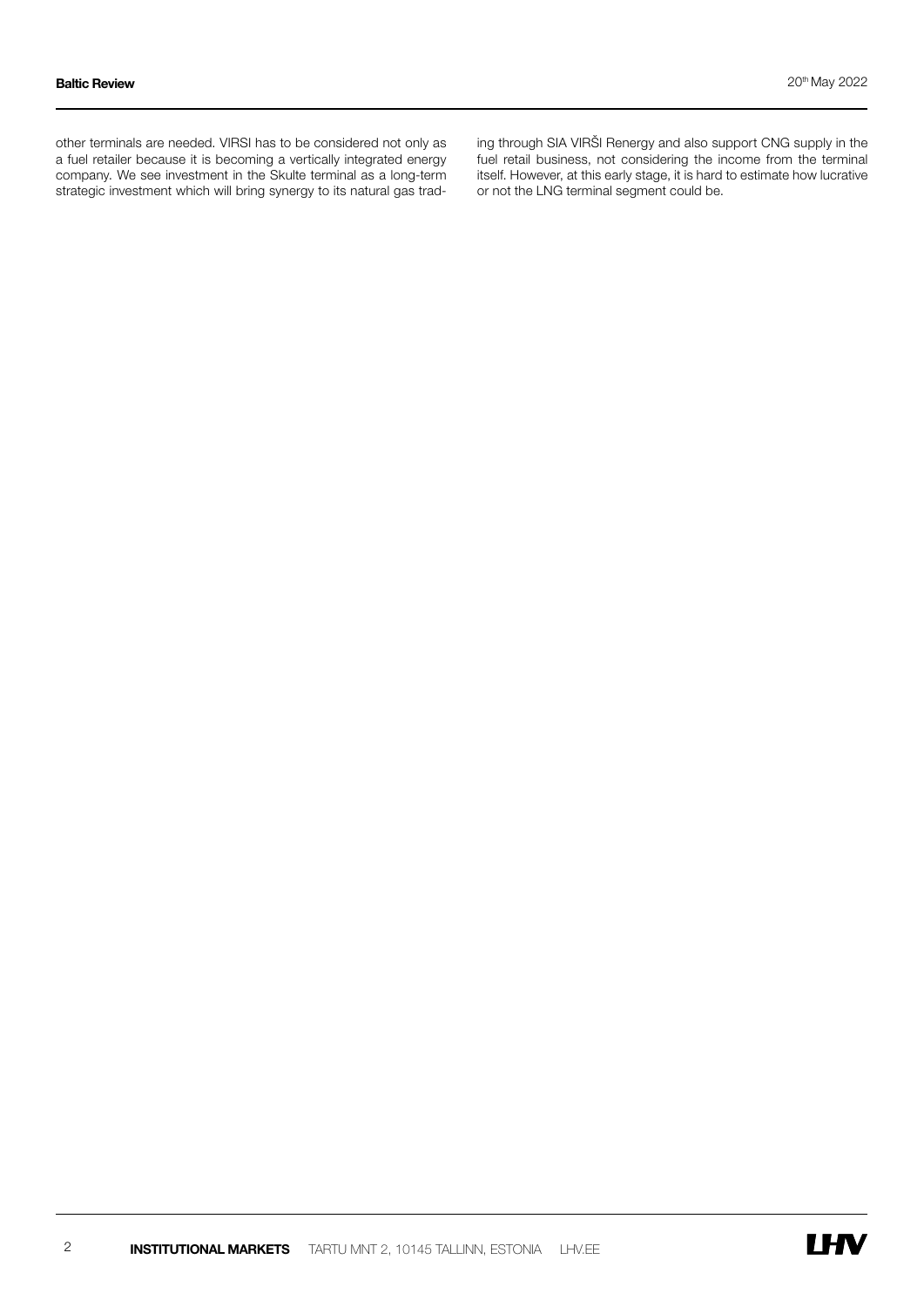Contacts:

Ivars Bergmanis Head of Institutional Markets Tel: +372 680 2720 Mob: +372 534 11114 ivars.bergmanis@lhv.ee

Sander Danil Senior Analyst Tel: +372 680 2793 sander.danil@lhv.ee Valters Smiltāns Analyst valters.smiltans@lhv.ee

Images: Front cover © istockphoto.com

Date and time of sign-off: Friday 20<sup>th</sup> May, 18:00

#### **Disclaimer**

3

The copyright in this report belongs to AS LHV Pank (hereinafter 'LHV'). LHV is a full service bank with a focus on the Baltic region. LHV is a member of the Tallinn, Riga, and Vilnius stock exchanges. LHV is under the supervision of the Estonian Financial Supervisory Authority (Finantsinspektsioon; see also www.fi.ee). Readers of this report should be aware of that LHV and LHV affiliated companies (hereinafter 'LHV's Group') are constantly seeking to offer investment banking services to companies (hereinafter, 'Company' or 'Companies') mentioned in research reports or may have other financial interests in those Companies.

AS LHV Pank has made an arrangement with AUGA group ('AUGA'), AB whereby LHV's research analysts independently produce research reports on AUGA group and provide them to AUGA for the purposes of providing more information about AUGA to investors who are not customers of LHV.

AS LHV Pank has made an agreement with EfTEN Real Estate Fund III on commercial terms whereby LHV's research analysts independently produce research reports on EfTEN Real Estate Fund III. In turn, LHV is paid a fixed fee for a certain number of reports on an annual basis.

AS LHV Pank has made an arrangement with MADARA Cosmetics ('MADARA'), whereby LHV's research analysts independently produce research reports on MADARA and provide them to MADARA for the purposes of providing more information about MADARA to investors who are not customers of LHV. MADARA is listed on the Nasdaq Baltic First North List. In addition to being the certified adviser for MADARA, LHV is also the certified adviser for Linda Nektar ('LINDA') on Nasdaq Baltic First North on an ongoing fee-based arrangement

LHV's Group acts as a market maker /(and)/ liquidity provider for TKM1T, APG1L, TVEAT, HMX1R, LINDA, MDARA, DGR1R, and VIRSI.

All reports are produced by LHV's research department. In order to proactively prevent conflicts of interest, LHV has established several procedural and physical measures. Such measures include, among other things, confidentiality measures through separation, or so-called "Chinese walls", virtual and physical barriers to limit the exchange of information between different departments, groups or individuals within LHV Group. These measures are monitored by the compliance department of LHV. LHV does everything possible to avoid the conflict of interests but it cannot guarantee that conflict of interests situations do not arise at all.

LHV provides coverage on this company on a regular basis, therefore this report may include assumptions and findings laid out in greater detail elsewhere. If interested, clients may approach LHV for these previous reports.

In October 2021, AS LHV Pank was the Global Lead Manager for the IPO of AS DelfinGroup on Nasdaq Riga. AS LHV Pank has made an arrangement with AS Delfin-Group ('DelfinGroup'), whereby LHV's research analysts independently produce research reports on DelfinGroup and provide them to DelfinGroup for the purposes of providing more information about DelfinGroup to investors who are not customers of LHV. AS LHV Pank is also a market maker for the shares of DelfinGroup.

In November 2021 AS LHV Pank was the Global Lead Manager for the IPO of AS Hepsor on Nasdaq Tallinn. LHV Pank has made an arrangement with AS Hepsor, whereby LHV's research analysts independently produce research reports on Hepsor, and provide them to Hepsor, for the purposes of providing more information about Hepsor, to investors who are not customers of LHV.

In November 2021, AS LHV Pank was the Global Lead Manager for the IPO of Virši-A ('VIRSI') on A to Nasdaq First North Riga. AS LHV Pank has made an arrangement with VIRSI, whereby LHV's research analysts independently produce research reports on VIRSI and provide them to VIRSI for the purposes of providing more information about VIRSI to investors who are not customers of LHV. AS LHV Pank is also a market maker for the shares of VIRSI. LHV is also the certified adviser for VIRSI on Nasdaq Baltic First North on an ongoing fee-based arrangement.

In November 2021, AS LHV Pank was the Global Lead Manager for the private placement of the first (EUR 3m) tranche of a EUR 10m bond programme for SIA CrossChem and subsequent admission to trading on Nasdaq First North Riga. AS LHV Pank has made an arrangement with CrossChem,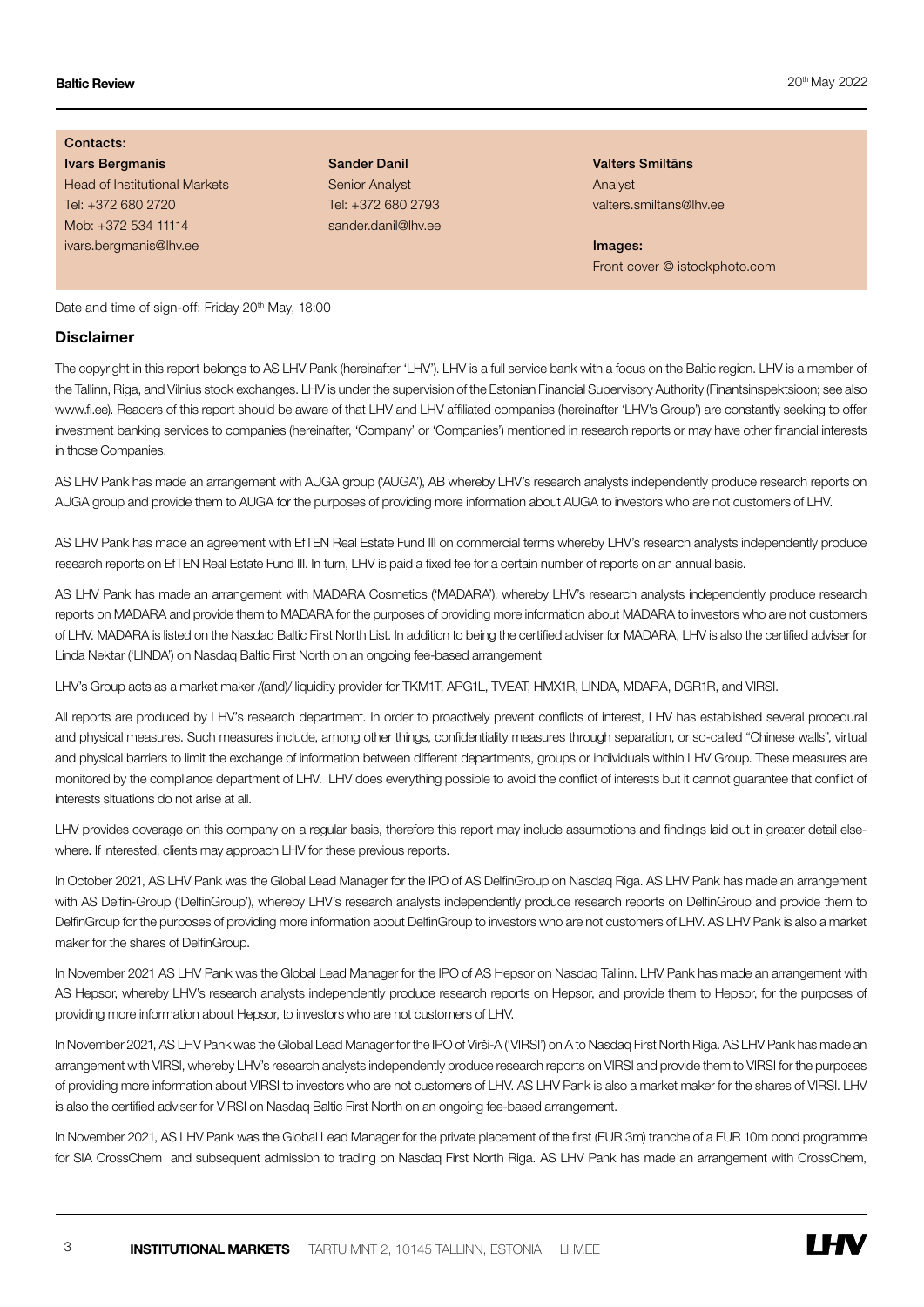#### Baltic Review

whereby LHV's research analysts independently produce research reports on CrossChem and provide them to CrossChem for the purposes of providing more information about CrossChem to investors who are not customers of LHV. LHV is also the certified adviser for CrossChem on Nasdaq Baltic First North on an ongoing fee-based arrangement.

In December 2021, AS LHV Pank was the Global Lead Manager for the IPO of TextMagic on Nasdaq First North Tallinn. AS LHV Pank has made an arrangement with TextMagic, whereby LHV's research analysts independently produce research reports on TextMagic and provide them to TextMagic for the purposes of providing more information about TextMagic to investors who are not customers of LHV.

This report is based upon information available to the general public. The information contained within has been compiled from sources deemed to be suitably reliable. However, no guarantee to that effect is given and henceforth neither the accuracy, completeness, nor the timeliness of this information should be relied upon. Any opinions expressed herein reflect a professional judgment of market conditions as at the date of publication of this document and are therefore subject to change without prior notice.

LHV reviews its estimates at least once during financial reporting period and upon most major financial events.

The report is not intended for public distribution and may not be reproduced, redistributed or published in any form whatsoever (in whole or in part) without prior written permission of LHV. The user shall be liable for any non-authorised reproduction or use of this report, whether in whole or in part, and such, reproduction may lead to legal proceedings. LHV does not accept any liability whatsoever for the actions of third parties in this respect. This information may not be used to create any financial instruments or products or any indices.

Neither LHV nor its directors nor its representatives nor its employees will accept liability for any injuries, losses or damages, direct or consequential caused to the reader that may result from the reader's acting upon or using the content contained in the publication.

The analyst(s) of this report hereby confirm that the views expressed in this report accurately reflect their personal views about the Companies and securities covered at the time of publication. The authors further confirm that they have not been, nor are nor will be receiving direct or indirect compensation in exchange for expressing any of the views contained in the report.

The analysts receive remuneration based on among others, the overall group revenues of LHV, including investment banking revenues. However, no compensation is based on a specific investment banking transaction. Trading with securities which are covered by a report is subject to strict compliance with internal rules governing own-account trading by staff members and third parties acting for the account of such staff members.

This research report is produced for the private information of recipients and LHV is not advising nor soliciting any action based upon it. If you are not a client of LHV, you are not entitled to this research report.

This report does not by any means constitute an offer or a solicitation, nor a recommendation to purchase or sell securities, commodities, currencies or other investments referred to herein.

This report does not constitute independent investment advice. LHV does not assume any fiduciary responsibility or liability for any consequence, financial or otherwise, arising from any investment or disinvestment decision taken on the basis of this report. It has been prepared without regard to the individual financial circumstances and objectives of those who receive this report. The securities referred to in this report may not be suitable for all investors.

Investors should independently and carefully evaluate every particular investment and seek the advice of a financial adviser if needed.

The analysis contained in this research report is based on numerous assumptions; different assumptions could result in materially different results. Any valuations, projections and forecasts contained in this report are based on a number of assumptions and estimates and are subject to contingencies and uncertainties. The inclusion of any such valuations, projections and forecasts in this report should not be regarded as a representation or warranty by or on behalf of LHV or any person within LHV that such valuations, projections and forecasts or their underlying assumptions and estimates will be met or realised.

Past performance is not a reliable indicator of future returns.

 $\Delta$ 

Where an investment is described as being likely to yield income, please note that the amount of income that the investor will receive from such an investment may fluctuate due to currency exchange rate moves and taxation considerations specific to that investor.

The information contained in this report does not constitute advice on the tax consequences of making any particular investment decision.

The fair value range has been issued for a 12-18 month period and has been derived from a weighted approach combining both DCF valuation and relative multiple comparisons. The relative multiple comparisons further incorporate additional weighting considerations relating to the underlying metrics